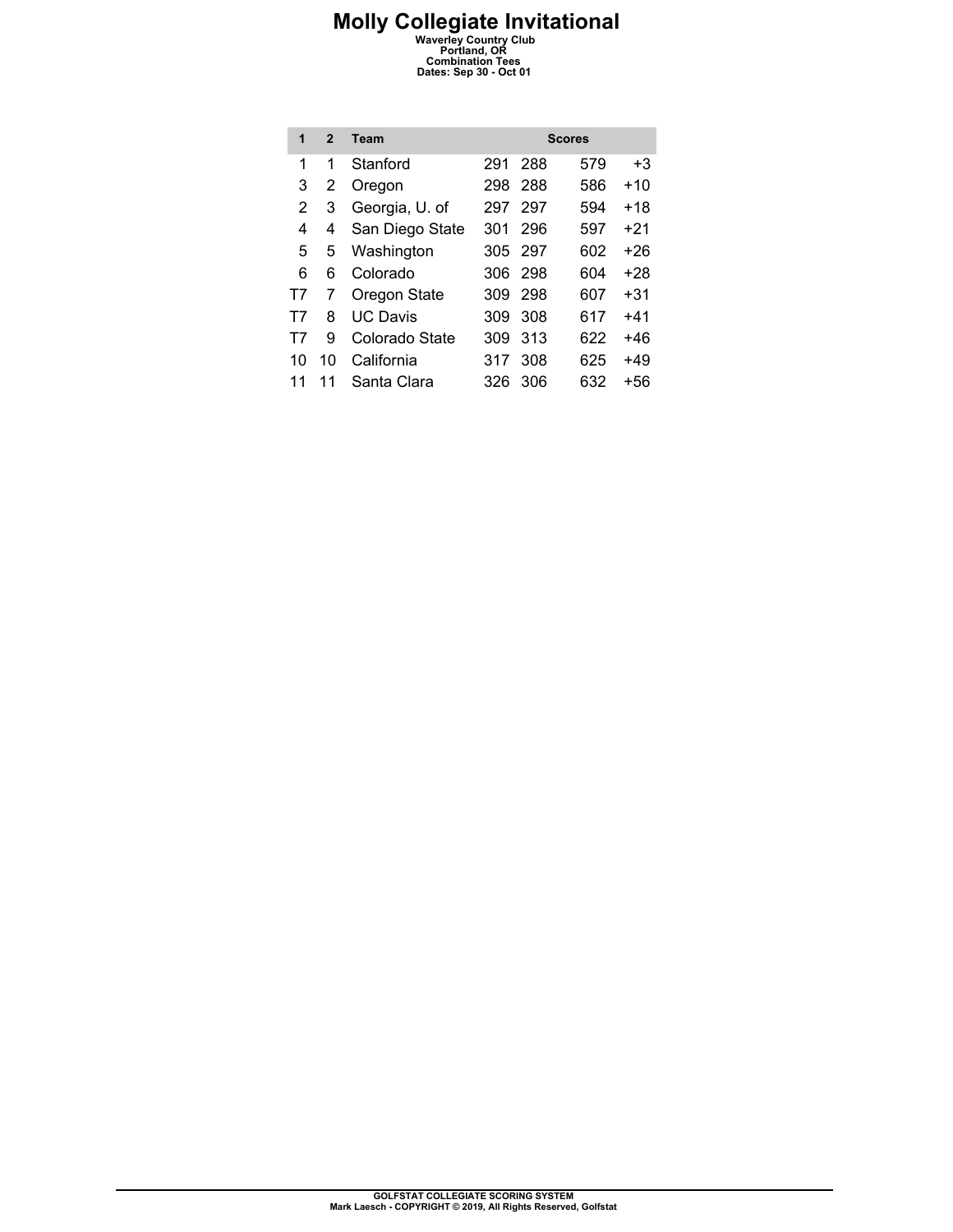| <b>Start</b>    | <b>Finish</b>   | <b>Player</b>               | <b>Team</b>     |    |    | <b>Scores</b> |       |
|-----------------|-----------------|-----------------------------|-----------------|----|----|---------------|-------|
| 4               | 1               | Andrea Lee                  | Stanford        | 71 | 69 | 140           | -4    |
| 1               | 2               | Angelina Ye                 | Stanford        | 69 | 73 | 142           | $-2$  |
| T <sub>12</sub> | 3               | Caroline Caig               | Georgia, U. of  | 75 | 69 | 144           | E     |
| T <sub>2</sub>  | 4               | Caterina Don                | Georgia, U. of  | 70 | 75 | 145           | $+1$  |
| T <sub>5</sub>  | 5               | <b>Briana Chacon</b>        | Oregon          | 73 | 73 | 146           | $+2$  |
| T41             | T <sub>6</sub>  | Alice Duan                  | Washington      | 79 | 68 | 147           | $+3$  |
| T <sub>2</sub>  | T <sub>6</sub>  | Albane Valenzuela           | Stanford        | 70 | 77 | 147           | $+3$  |
| T <sub>5</sub>  | T <sub>8</sub>  | Amy Matsuoka                | Oregon          | 73 | 75 | 148           | $+4$  |
| T <sub>8</sub>  | T <sub>8</sub>  | Gioia Carpinelli            | San Diego State | 74 | 74 | 148           | $+4$  |
| T <sub>21</sub> | T <sub>8</sub>  | Sara Kjellker               | San Diego State | 77 | 71 | 148           | $+4$  |
| T <sub>21</sub> | T <sub>8</sub>  | Alisha Lau                  | Colorado        | 77 | 71 | 148           | $+4$  |
| T <sub>8</sub>  | T <sub>8</sub>  | Tze-Han Lin                 | Oregon          | 74 | 74 | 148           | $+4$  |
| T <sub>51</sub> | 13              | Ching-Tzu Chen              | Oregon          | 81 | 68 | 149           | $+5$  |
| T30             | T14             | Rei Nakatani                | <b>UC Davis</b> | 78 | 72 | 150           | $+6$  |
| T <sub>12</sub> | T <sub>14</sub> | Karen Miyamoto              | Washington      | 75 | 75 | 150           | $+6$  |
| T <sub>5</sub>  | T16             | Rino Sasaki                 | Washington      | 73 | 78 | 151           | $+7$  |
| T <sub>51</sub> | T16             | <b>Aline Krauter</b>        | Stanford        | 81 | 70 | 151           | $+7$  |
| T <sub>8</sub>  | T16             | Malak Bouraeda              | Colorado        | 74 | 77 | 151           | $+7$  |
| T30             | T16             | Sofie Kibsgaard Nielsen     | Oregon          | 78 | 73 | 151           | $+7$  |
| T30             | T16             | Sophie Johnson              | Colorado        | 78 | 73 | 151           | $+7$  |
| T41             | T <sub>21</sub> | Ella Adams                  | San Diego State | 79 | 73 | 152           | $+8$  |
| T30             | T21             | Tzu-Yi Chang                | California      | 78 | 74 | 152           | $+8$  |
| T <sub>8</sub>  | T <sub>21</sub> | Celeste Dao                 | Georgia, U. of  | 74 | 78 | 152           | $+8$  |
| T18             | T <sub>21</sub> | April Ranches *             | San Diego State | 76 | 76 | 152           | $+8$  |
| T30             | T21             | Nicole Schroeder            | Oregon State    | 78 | 74 | 152           | $+8$  |
| T <sub>12</sub> | T26             | Fernanda Escauriza          | San Diego State | 75 | 78 | 153           | $+9$  |
| T30             | T <sub>26</sub> | Alexis Phadungmartvorkul *  | Oregon          | 78 | 75 | 153           | $+9$  |
| T30             | T <sub>26</sub> | Gaby Coello                 | Georgia, U. of  | 78 | 75 | 153           | $+9$  |
| T <sub>21</sub> | T <sub>26</sub> | Saga Traustadottir          | Colorado State  | 77 | 76 | 153           | $+9$  |
| T <sub>21</sub> | T26             | Mari Nishiura               | Oregon State    | 77 | 76 | 153           | $+9$  |
| T <sub>21</sub> | T <sub>26</sub> | <b>Bella Setio</b> *        | Oregon          | 77 | 76 | 153           | $+9$  |
| T30             | T32             | <b>Brittany Kwon</b>        | Washington      | 78 | 76 | 154           | $+10$ |
| T30             | T32             | Ellie Slama                 | Oregon State    | 78 | 76 | 154           | $+10$ |
| T <sub>12</sub> | T32             | Calista Reyes *             | Stanford        | 75 | 79 | 154           | $+10$ |
| T <sub>21</sub> | T32             | <b>Kirsty Hodgkins</b>      | Colorado        | 77 | 77 | 154           | $+10$ |
| T45             | T36             | <b>Kristine Tran</b>        | California      | 80 | 75 | 155           | $+11$ |
| T <sub>18</sub> | T36             | Chayse Gomez                | Oregon State    | 76 | 79 | 155           | $+11$ |
| T <sub>12</sub> | T38             | <b>Bernice llas</b>         | San Diego State | 75 | 81 | 156           | $+12$ |
| T <sub>21</sub> | T38             | Andrea Bergsdottir          | Colorado State  | 77 | 79 | 156           | $+12$ |
| T <sub>21</sub> | T38             | Yoonhee Kim                 | <b>UC Davis</b> | 77 | 79 | 156           | $+12$ |
| T18             | T38             | Madison Wood                | <b>UC Davis</b> | 76 | 80 | 156           | $+12$ |
| T <sub>54</sub> | 42              | Sarah Busey                 | Santa Clara     | 82 | 75 | 157           | $+13$ |
| T45             | T43             | Isabella Seeburger          | Santa Clara     | 80 | 78 | 158           | $+14$ |
| T <sub>51</sub> | T43             | <b>Christine Danielsson</b> | <b>UC Davis</b> | 81 | 77 | 158           | $+14$ |
| T <sub>21</sub> | T43             | Amanda Minni *              | Oregon State    | 77 | 81 | 158           | $+14$ |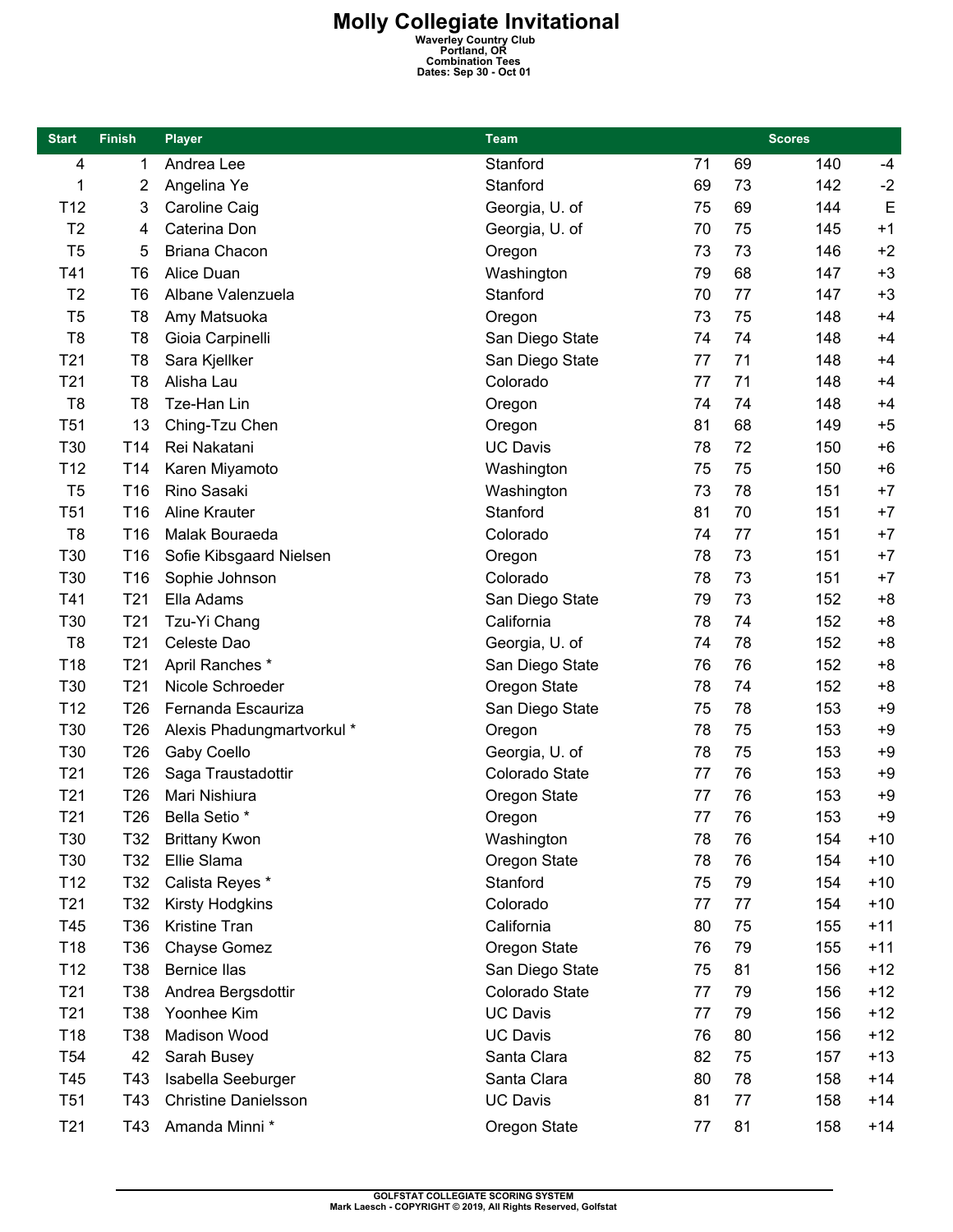| <b>Start</b>    | <b>Finish</b>                | <b>Player</b>           | <b>Team</b>     | <b>Scores</b> |    |     |       |  |  |
|-----------------|------------------------------|-------------------------|-----------------|---------------|----|-----|-------|--|--|
| T41             | T43                          | Katherine Zhu           | California      | 79            | 79 | 158 | $+14$ |  |  |
| T60             | T43                          | <b>Gabby Minier</b>     | Colorado State  | 84            | 74 | 158 | $+14$ |  |  |
| T45             | T43                          | Winnie Ng               | Washington      | 80            | 78 | 158 | $+14$ |  |  |
| T41             | T43                          | Jo Hua Hung             | Georgia, U. of  | 79            | 79 | 158 | $+14$ |  |  |
| <b>T58</b>      | T50                          | <b>Brooke Seay</b>      | Stanford        | 83            | 76 | 159 | $+15$ |  |  |
| T30             | T <sub>50</sub>              | Jackie Lucena           | <b>UC Davis</b> | 78            | 81 | 159 | $+15$ |  |  |
| T45             | T <sub>50</sub>              | Kelsey Webster*         | Colorado        | 80            | 79 | 159 | $+15$ |  |  |
| T <sub>54</sub> | T <sub>50</sub>              | Marni Murez             | Santa Clara     | 82            | 77 | 159 | $+15$ |  |  |
| T <sub>12</sub> | T54                          | Jessica Sloot           | Colorado State  | 75            | 85 | 160 | $+16$ |  |  |
| T45             | T <sub>54</sub>              | Maria Herraez Galvez    | California      | 80            | 80 | 160 | $+16$ |  |  |
| T60             | T54                          | Claire Choi             | Santa Clara     | 84            | 76 | 160 | $+16$ |  |  |
| T <sub>54</sub> | T <sub>57</sub>              | Duong Tran              | Santa Clara     | 82            | 81 | 163 | $+19$ |  |  |
| T <sub>54</sub> | T <sub>57</sub>              | Sofia Lundell           | California      | 82            | 81 | 163 | $+19$ |  |  |
| T30             | T <sub>57</sub>              | Daniela Anastasi*       | San Diego State | 78            | 85 | 163 | $+19$ |  |  |
| T45             | T60                          | Fiona Hebbel            | Colorado State  | 80            | 84 | 164 | $+20$ |  |  |
| <b>T58</b>      | T60                          | <b>Isabelle Simpson</b> | Colorado        | 83            | 81 | 164 | +20   |  |  |
| 62              | 62                           | Lauren Murphy *         | Oregon State    | 88            | 78 | 166 | $+22$ |  |  |
| 63              | $\qquad \qquad \blacksquare$ | Issy Taylor             | Oregon State    | A             | 72 |     |       |  |  |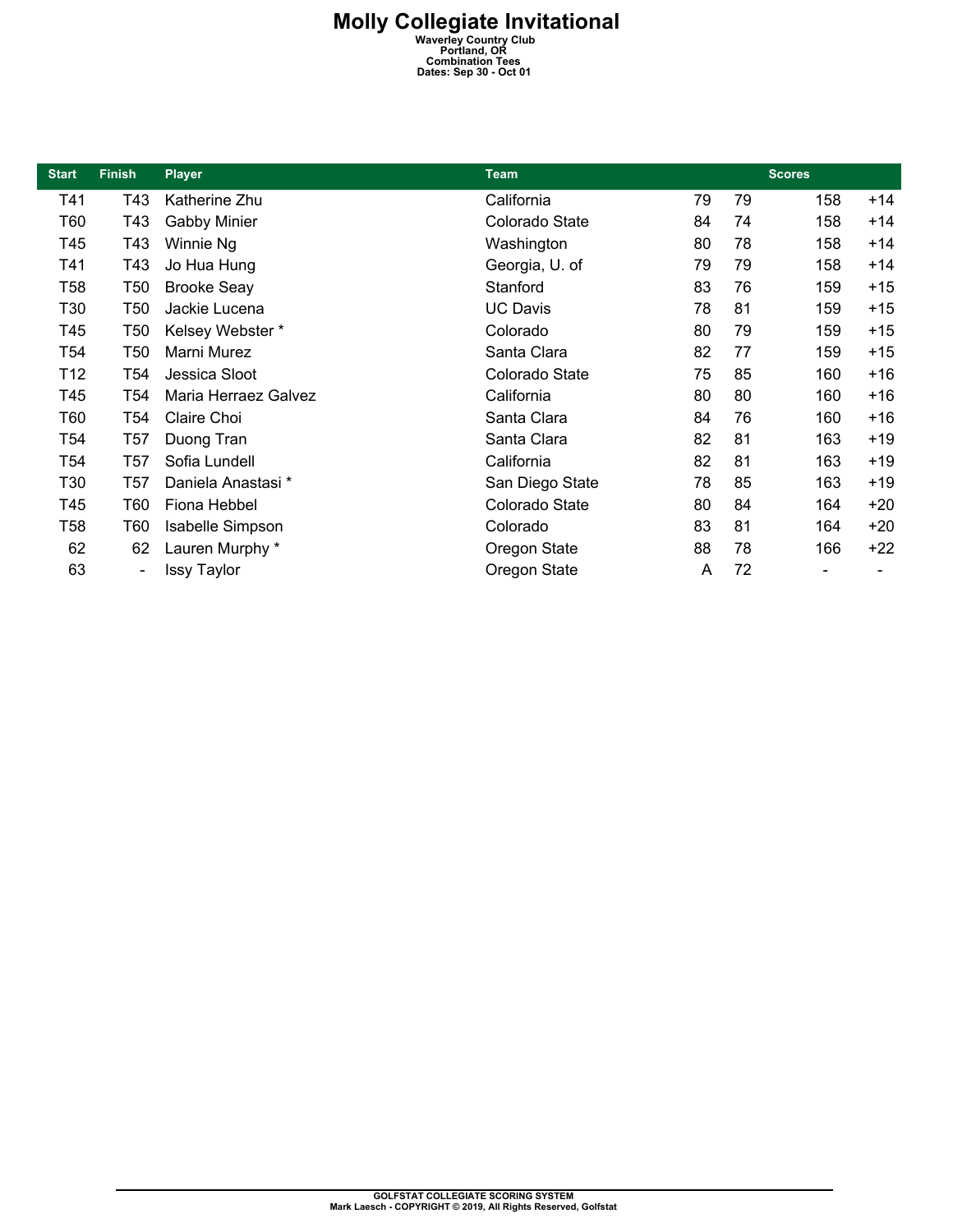| Pos.                    | Team/Player (seed)          | Rd 1      | Rd <sub>2</sub> | <b>Total</b> |
|-------------------------|-----------------------------|-----------|-----------------|--------------|
| $\mathbf{1}$            | <b>Stanford</b>             | 291       | 288             | 579          |
| $\mathbf{1}$            | Andrea Lee (1)              | 71        | 69              | 140          |
| $\mathbf 2$             | Angelina Ye (3)             | 69        | 73              | 142          |
| T <sub>6</sub>          | Albane Valenzuela (2)       | 70        | 77              | 147          |
| T16                     | Aline Krauter (4)           | 81        | 70              | 151          |
| T <sub>50</sub>         | Brooke Seay (5)             | 83        | 76              | 159          |
| $\mathbf{2}$            | Oregon                      | 298       | 288             | 586          |
| 5                       | Briana Chacon (5)           | 73        | 73              | 146          |
| T8                      | Tze-Han Lin (1)             | 74        | 74              | 148          |
| T8                      | Amy Matsuoka (3)            | 73        | 75              | 148          |
| 13                      | Ching-Tzu Chen (4)          | 81        | 68              | 149          |
| T16                     | Sofie Kibsgaard Nielsen (2) | 78        | 73              | 151          |
| $\mathbf{3}$            | Georgia, U. of              | 297       | 297             | 594          |
| 3                       | Caroline Caig (5)           | 75        | 69              | 144          |
| 4                       | Caterina Don (1)            | 70        | 75              | 145          |
| T21                     | Celeste Dao (3)             | 74        | 78              | 152          |
| T26                     | Gaby Coello (4)             | 78        | 75              | 153          |
| T43                     | Jo Hua Hung (2)             | 79        | 79              | 158          |
| $\overline{\mathbf{4}}$ | San Diego State             | 301       | 296             | 597          |
| T8                      | Sara Kjellker (1)           | 77        | 71              | 148          |
| T8                      | Gioia Carpinelli (2)        | 74        | 74              | 148          |
| T21                     | Ella Adams (5)              | 79        | 73              | 152          |
| T26                     | Fernanda Escauriza (4)      | 75        | 78              | 153          |
| T38                     | Bernice Ilas (3)            | 75        | 81              | 156          |
| 5                       | Washington                  | 305       | 297             | 602          |
| T <sub>6</sub>          | Alice Duan (2)              | 79        | 68              | 147          |
| T14                     | Karen Miyamoto (1)          | 75        | 75              | 150          |
| T16                     | Rino Sasaki (5)             | 73        | 78              | 151          |
| T32                     | Brittany Kwon (4)           | 78        | 76              | 154          |
| T43                     | Winnie Ng (3)               | 80        | 78              | 158          |
| 6                       | Colorado                    | 306       | 298             | 604          |
| T8                      | Alisha Lau (4)              | 77        | 71              | 148          |
| T16                     | Malak Bouraeda (1)          | 74        | 77              | 151          |
| T16                     | Sophie Johnson (3)          | 78        | 73              | 151          |
| T32                     | Kirsty Hodgkins (2)         | 77        | 77              | 154          |
| <b>T60</b>              | Isabelle Simpson (5)        | 83        | 81              | 164          |
| $\overline{7}$          | <b>Oregon State</b>         | 309       | 298             | 607          |
| T21                     | Nicole Schroeder (3)        | 78        | $74\,$          | 152          |
| T26                     | Mari Nishiura (5)           | $77\,$    | 76              | 153          |
| T32                     | Ellie Slama (1)             | 78        | 76              | 154          |
| <b>T36</b>              | Chayse Gomez (4)            | 76        | 79              | 155          |
| 63                      | Issy Taylor (2)             | $\pmb{0}$ | 72              | 72           |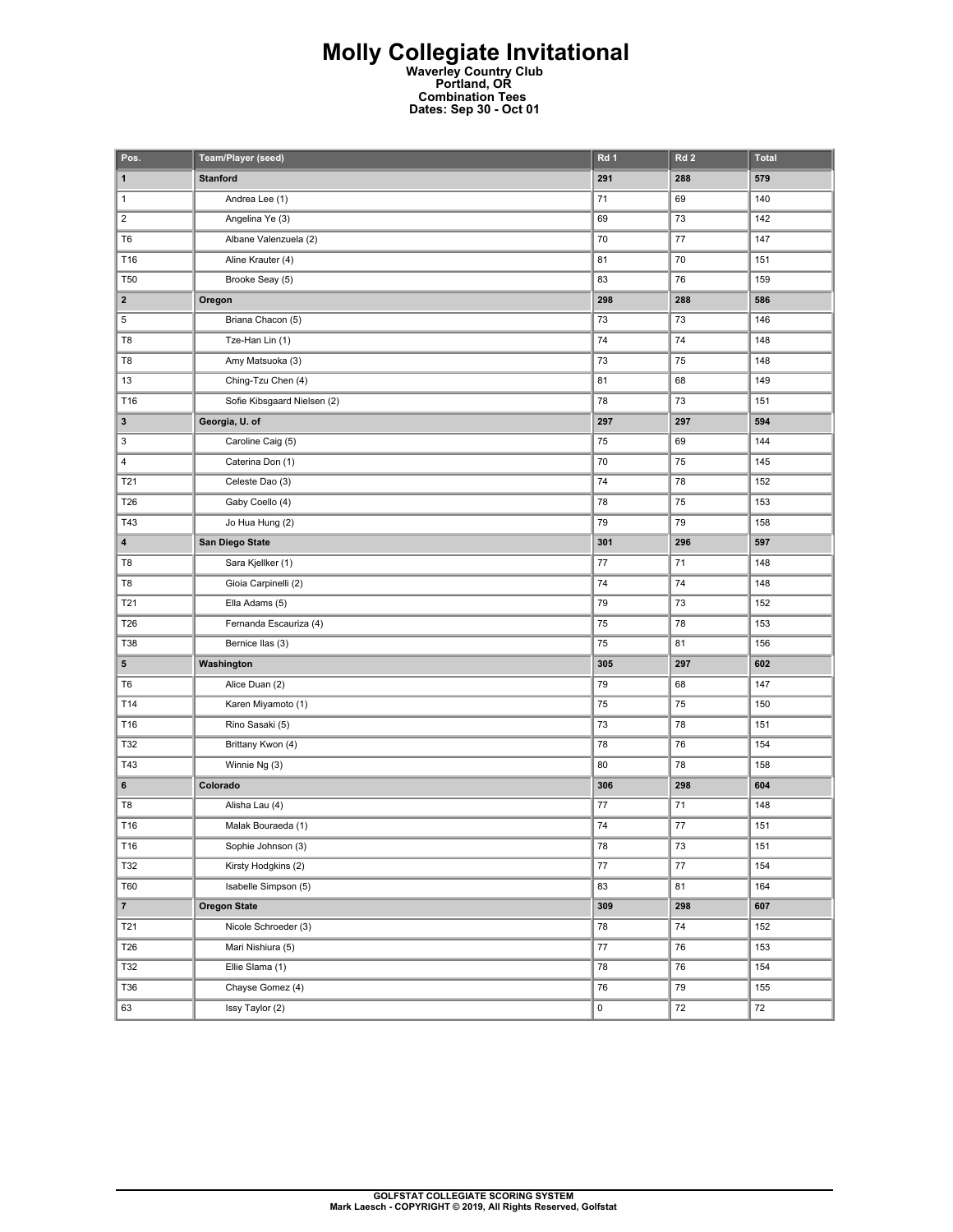| Pos.           | Team/Player (seed)       | Rd 1 | Rd <sub>2</sub> | <b>Total</b> |
|----------------|--------------------------|------|-----------------|--------------|
| 8              | <b>UC Davis</b>          | 309  | 308             | 617          |
| T14            | Rei Nakatani (1)         | 78   | 72              | 150          |
| T38            | Yoonhee Kim (3)          | 77   | 79              | 156          |
| T38            | Madison Wood (4)         | 76   | 80              | 156          |
| T43            | Christine Danielsson (2) | 81   | 77              | 158          |
| <b>T50</b>     | Jackie Lucena (5)        | 78   | 81              | 159          |
| $\overline{9}$ | <b>Colorado State</b>    | 309  | 313             | 622          |
| T26            | Saga Traustadottir (1)   | 77   | 76              | 153          |
| <b>T38</b>     | Andrea Bergsdottir (4)   | 77   | 79              | 156          |
| T43            | Gabby Minier (5)         | 84   | 74              | 158          |
| <b>T54</b>     | Jessica Sloot (2)        | 75   | 85              | 160          |
| <b>T60</b>     | Fiona Hebbel (3)         | 80   | 84              | 164          |
| 10             | California               | 317  | 308             | 625          |
| T21            | Tzu-Yi Chang (2)         | 78   | 74              | 152          |
| T36            | Kristine Tran (5)        | 80   | 75              | 155          |
| T43            | Katherine Zhu (3)        | 79   | 79              | 158          |
| <b>T54</b>     | Maria Herraez Galvez (1) | 80   | 80              | 160          |
| <b>T57</b>     | Sofia Lundell (4)        | 82   | 81              | 163          |
| 11             | Santa Clara              | 326  | 306             | 632          |
| 42             | Sarah Busey (1)          | 82   | 75              | 157          |
| T43            | Isabella Seeburger (4)   | 80   | 78              | 158          |
| <b>T50</b>     | Marni Murez (3)          | 82   | 77              | 159          |
| <b>T54</b>     | Claire Choi (2)          | 84   | 76              | 160          |
| <b>T57</b>     | Duong Tran (5)           | 82   | 81              | 163          |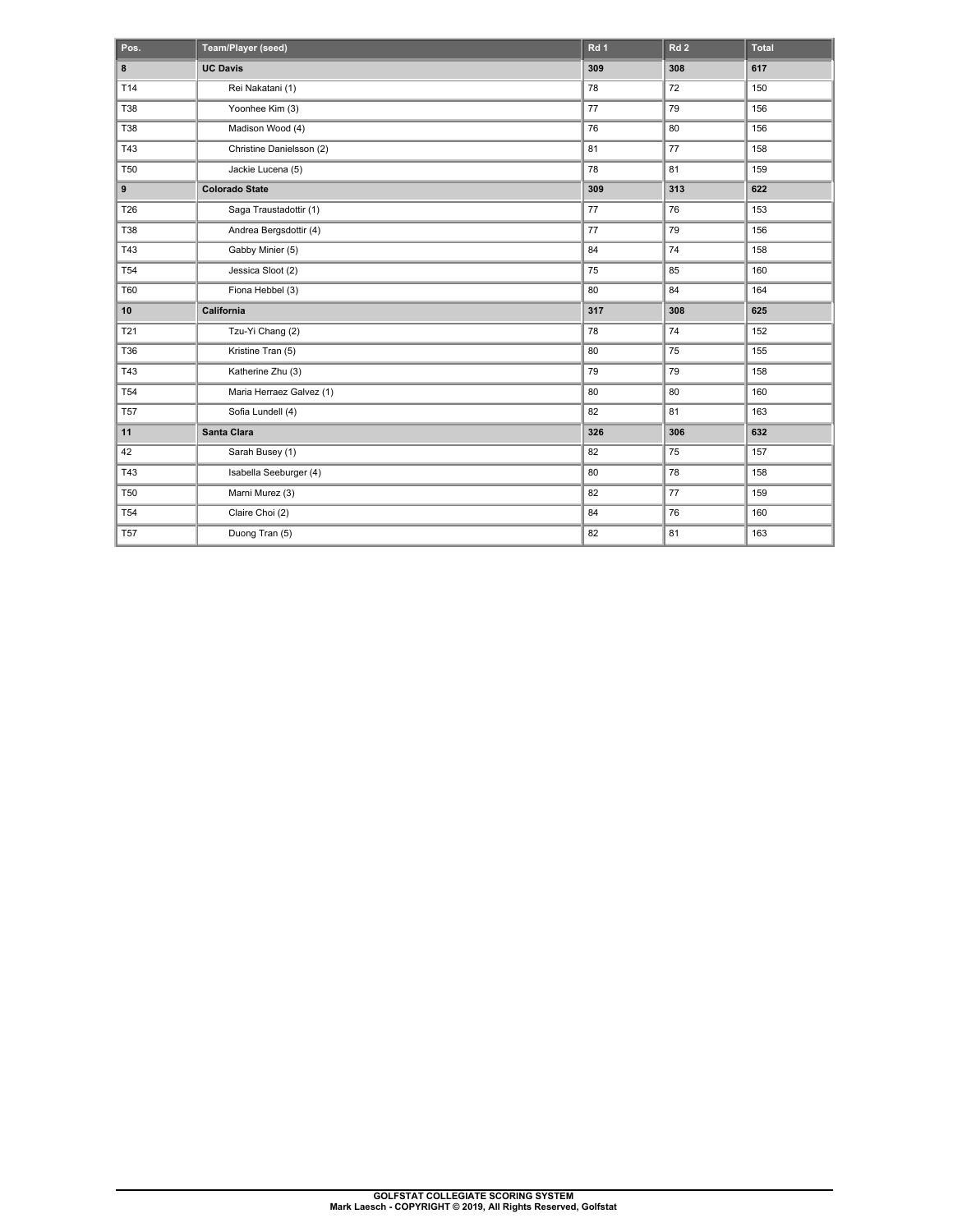### **Individuals**

| Pos.            | Player (Team)                      | Rd <sub>1</sub> | Rd <sub>2</sub> | <b>Total</b> |
|-----------------|------------------------------------|-----------------|-----------------|--------------|
| T <sub>21</sub> | April Ranches (San Diego State)    | 76              | 76              | 152          |
| T26             | Bella Setio (Oregon)               | 77              | 76              | 153          |
| T <sub>26</sub> | Alexis Phadungmartvorkul (Oregon)  | 78              | 75              | 153          |
| T32             | Calista Reyes (Stanford)           | 75              | 79              | 154          |
| T43             | Amanda Minni (Oregon State)        | 77              | 81              | 158          |
| <b>T50</b>      | Kelsey Webster (Colorado)          | 80              | 79              | 159          |
| <b>T57</b>      | Daniela Anastasi (San Diego State) | 78              | 85              | 163          |
| 62              | Lauren Murphy (Oregon State)       | 88              | 78              | 166          |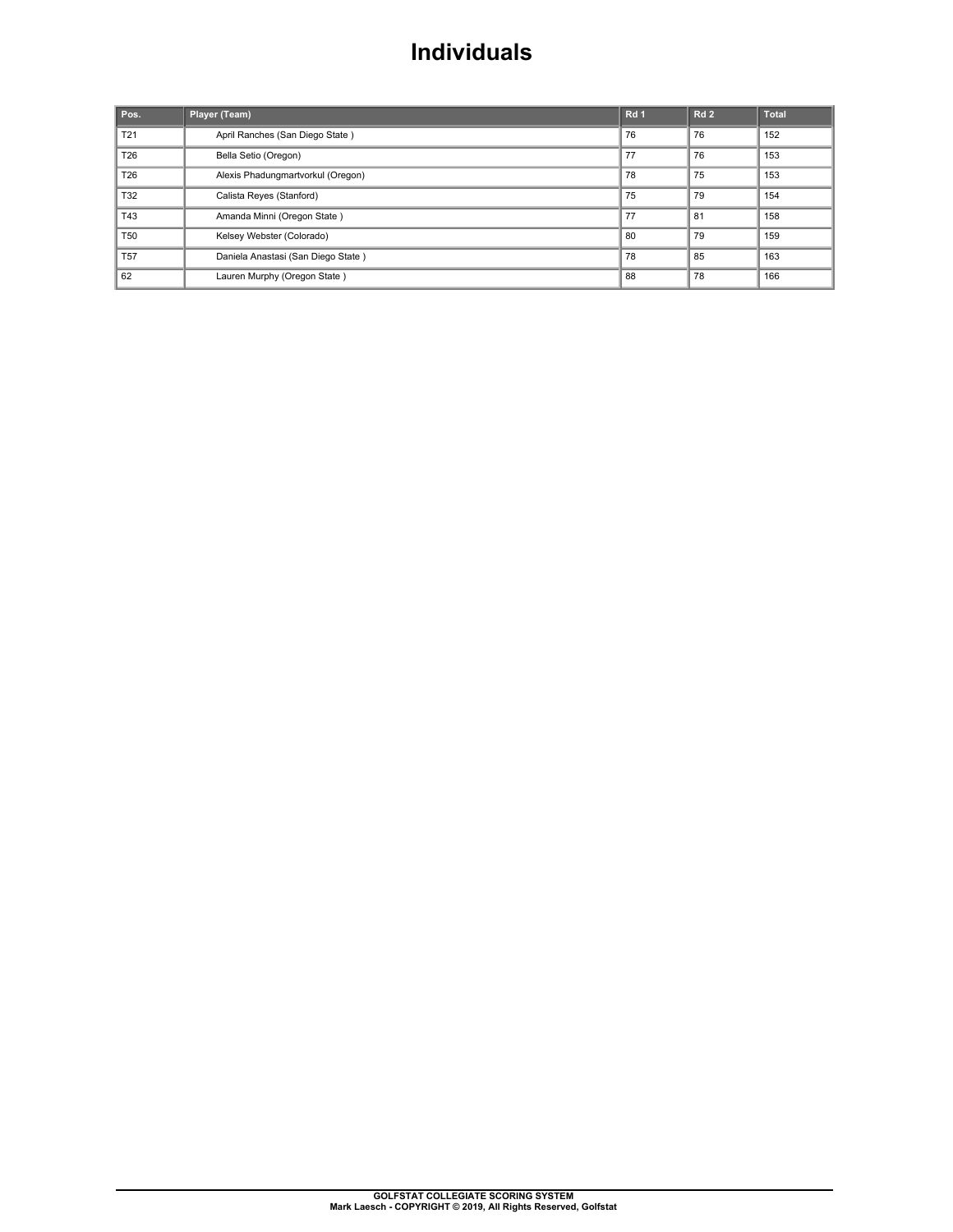| <b>Par 3 Scoring</b> |                 |      |      | <b>Par 4 Scoring</b> |                 |            |                | <b>Par 5 Scoring</b> |                 |      |          |
|----------------------|-----------------|------|------|----------------------|-----------------|------------|----------------|----------------------|-----------------|------|----------|
| A. Duan              | Wash            | 2.70 | $-3$ | C. Don               | Georgia         | 3.88       | $-2$           | $T.$ Lin             | Oregon          | 4.40 | $-6$     |
| S. Kjellker          | S.Diego St      | 2.90 | $-1$ | A. Lee               | Stanford        | 3.94       | $-1$           | C. Caig              | Georgia         | 4.60 | $-4$     |
| A. Ye                | Stanford        | 2.90 | $-1$ | R. Nakatani          | <b>UC Davis</b> | 4.06       | $+1$           | A. Ye                | Stanford        | 4.60 | $-4$     |
| B. Chacon            | Oregon          | 3.00 | Ε    | T. Chang             | Cal             | 4.06       | $+1$           | A. Lee               | Stanford        | 4.60 | $-4$     |
| N. Schroeder         | Oregon St.      | 3.00 | E    | S. Johnson           | Colorado        | 4.06       | $+1$           | A. Valenzuela        | Stanford        | 4.70 | $-3$     |
| A. Matsuoka          | Oregon          | 3.00 | E    | F. Escauriza         | S.Diego St      | 4.06       | $+1$           | G. Coello            | Georgia         | 4.70 | $-3$     |
| A. Lee               | Stanford        | 3.10 | $+1$ | S. Traustadottir     | Col. St.        | 4.06       | $+1$           | G. Carpinelli        | S.Diego St 4.70 |      | $-3$     |
| M. Murez             | SantaClara      | 3.10 | $+1$ | M. Bouraeda          | Colorado        | 4.06       | $+1$           | S. Kjellker          | S.Diego St 4.80 |      | $-2$     |
| A. Ranches           | S.Diego St      | 3.10 | $+1$ | C. Caig              | Georgia         | 4.06       | $+1$           | A. Duan              | Wash            | 4.80 | $-2$     |
| C. Don               | Georgia         | 3.10 | $+1$ | G. Carpinelli        | S.Diego St      | 4.13       | $+2$           | C. Chen              | Oregon          | 4.80 | $-2$     |
| K. Tran              | Cal             | 3.10 | $+1$ | S. Busey             | SantaClara      | 4.13       | $+2$           | B. Kwon              | Wash            | 4.80 | $-2$     |
| G. Minier            | Col. St.        | 3.20 | $+2$ | K. Miyamoto          | Wash            | 4.13       | $+2$           | A. Lau               | Colorado        | 4.80 | $-2$     |
| C. Dao               | Georgia         | 3.20 | $+2$ | A. Valenzuela        | Stanford        | 4.19       | $+3$           | K. Webster           | Colorado        | 4.80 | $-2$     |
| C. Danielsson        | <b>UC Davis</b> | 3.20 | $+2$ | A. Matsuoka          | Oregon          | 4.19       | $+3$           | K. Zhu               | Cal             | 4.90 | $-1$     |
| J. Hung              | Georgia         | 3.20 | $+2$ | B. Chacon            | Oregon          | 4.19       | $+3$           | A. Krauter           | Stanford        | 4.90 | $-1$     |
| C. Reyes             | Stanford        | 3.20 | $+2$ | C. Chen              | Oregon          | 4.19       | $+3$           | E. Slama             | Oregon St.      | 4.90 | $-1$     |
| A. Krauter           | Stanford        | 3.20 | $+2$ | A. Ye                | Stanford        | 4.19       | $+3$           | E. Adams             | S.Diego St      | 4.90 | $-1$     |
| A. Lau               | Colorado        | 3.20 | $+2$ | S. Nielsen           | Oregon          | 4.25       | $+4$           | I. Simpson           | Colorado        | 4.90 | $-1$     |
| R. Sasaki            | Wash            | 3.20 | $+2$ | B. Ilas              | S.Diego St      | 4.25       | $+4$           | S. Nielsen           | Oregon          | 4.90 | $-1$     |
| S. Lundell           | Cal             | 3.30 | $+3$ | <b>B.</b> Setio      | Oregon          | 4.25       | $+4$           | B. Chacon            | Oregon          | 4.90 | $-1$     |
| I. Seeburger         | SantaClara      | 3.30 | $+3$ | A. Lau               | Colorado        | 4.25       | $+4$           | A. Phadungmartvorku  | Oregon          | 4.90 | $-1$     |
| M. Nishiura          | Oregon St.      | 3.30 | $+3$ | R. Sasaki            | Wash            | 4.31       | $+5$           | K. Hodgkins          | Colorado        | 4.90 | $-1$     |
|                      |                 |      |      |                      |                 |            |                |                      |                 |      |          |
|                      | <b>Eagles</b>   |      |      |                      | <b>Birdies</b>  |            |                |                      | Pars            |      |          |
|                      |                 |      |      |                      |                 |            |                |                      |                 |      |          |
| N. Schroeder         | Oregon St.      |      | 1    | T. Lin               | Oregon          |            | 10             | <b>B.</b> Chacon     | Oregon          |      | 28       |
| G. Carpinelli        | S.Diego St      |      | 1    | A. Duan              | Wash            |            | 10             | A. Matsuoka          | Oregon          |      | 27       |
| W. Ng                | Wash            |      | 1    | C. Caig              | Georgia         |            | 9              | A. Lee               | Stanford        |      | 26       |
| E. Adams             | S.Diego St      |      | 1    | G. Carpinelli        |                 | S.Diego St | 8              | C. Don               | Georgia         |      | 26       |
| A. Ye                | Stanford        |      | 1    | S. Kjellker          |                 | S.Diego St | $\overline{7}$ | A. Ye                | Stanford        |      | 25       |
|                      |                 |      |      | A. Lee               |                 | Stanford   | $\overline{7}$ | B. Setio             | Oregon          |      | 25       |
|                      |                 |      |      | A. Krauter           |                 | Stanford   | $\overline{7}$ | F. Escauriza         | S.Diego St      |      | 25       |
|                      |                 |      |      | A. Phadungmartvorkul | Oregon          |            | 6              | M. Nishiura          | Oregon St.      |      | 25       |
|                      |                 |      |      | K. Hodgkins          |                 | Colorado   | 6              | S. Traustadottir     | Col. St.        |      | 25       |
|                      |                 |      |      | C. Chen              | Oregon          |            | 6              | Y. Kim               | <b>UC Davis</b> |      | 25       |
|                      |                 |      |      | S. Johnson           |                 | Colorado   | 6              | R. Nakatani          | <b>UC Davis</b> |      | 25       |
|                      |                 |      |      | B. Kwon              | Wash            |            | 5              | A. Ranches           | S.Diego St      |      | 24       |
|                      |                 |      |      | C. Don               | Georgia         |            | 5              | M. Bouraeda          | Colorado        |      | 23       |
|                      |                 |      |      | S. Nielsen           | Oregon          |            | 5              | A. Valenzuela        | Stanford        |      | 23       |
|                      |                 |      |      | C. Gomez             |                 | Oregon St. | 5              | D. Tran              | SantaClara      |      | 22       |
|                      |                 |      |      | T. Chang             | Cal             |            | 5              | A. Minni             | Oregon St.      |      | 22       |
|                      |                 |      |      | A. Ye                |                 | Stanford   | 5              | R. Sasaki            | Wash            |      | 22       |
|                      |                 |      |      | K. Miyamoto          | Wash            |            | 5              | K. Miyamoto          | Wash            |      | 22       |
|                      |                 |      |      | J. Sloot             | Col. St.        |            | 5              | A. Lau               | Colorado        |      | 22       |
|                      |                 |      |      | A. Valenzuela        |                 | Stanford   | 5              | C. Reyes             | Stanford        |      | 21       |
|                      |                 |      |      | G. Coello<br>A. Lau  | Georgia         | Colorado   | 5<br>5         | C. Dao<br>T. Chang   | Georgia<br>Cal  |      | 21<br>21 |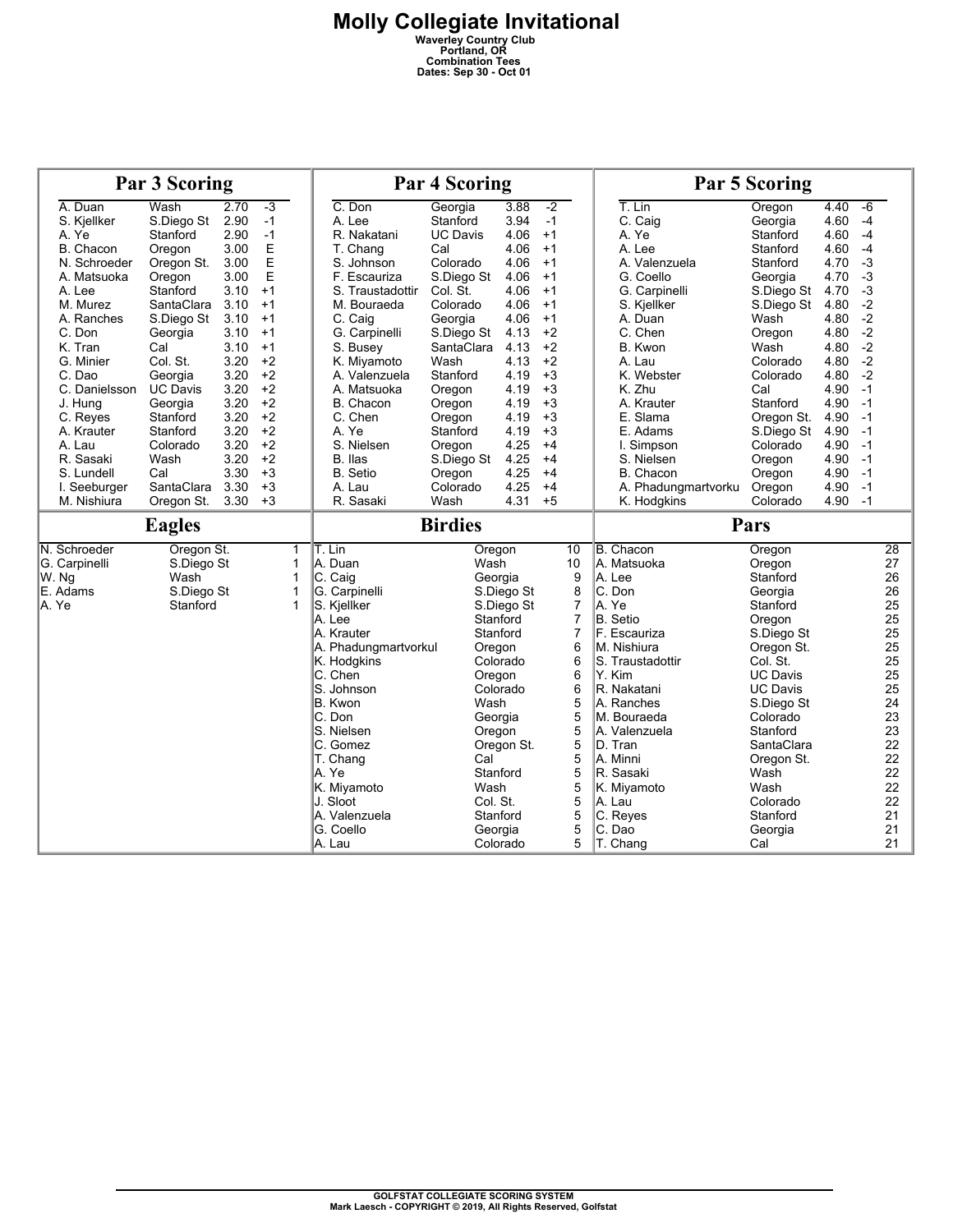### **Molly Collegiate Invitational**<br> **Waverly Country Club**<br> **Combination Tees**<br>
Dates: Sep 30 - Oct 01<br>
Dates: Sep 30 - Oct 01

| <b>Average score per round</b>          |                             |       |                               |  |  |  |  |  |
|-----------------------------------------|-----------------------------|-------|-------------------------------|--|--|--|--|--|
| <b>Round</b>                            | <b>Course</b>               |       | Average Score Complete Rounds |  |  |  |  |  |
|                                         | Combination Tees            | 77.63 | 62                            |  |  |  |  |  |
| $\mathbf{2}$                            | Combination Tees            | 76 25 | 63                            |  |  |  |  |  |
|                                         |                             |       |                               |  |  |  |  |  |
|                                         | <b>Total Average Scores</b> |       |                               |  |  |  |  |  |
| <b>Combination Tees</b><br>76.94<br>125 |                             |       |                               |  |  |  |  |  |
|                                         |                             |       |                               |  |  |  |  |  |

| <b>Wavelley Country Club. Compilation</b><br><b>Round 2</b> |     |       |                 |       |                |     |       |                  |       |
|-------------------------------------------------------------|-----|-------|-----------------|-------|----------------|-----|-------|------------------|-------|
| hole                                                        | par | yards | double<br>eagle | eagle | birdie         | par | bogey | double<br>bogey  | other |
| 1                                                           | 4   | 333   |                 |       | 7              | 33  | 20    | 3                |       |
| 2                                                           | 4   | 349   |                 |       | 7              | 41  | 13    | $\overline{c}$   |       |
| 3                                                           | 4   | 347   |                 |       | 7              | 33  | 18    | 5                |       |
| 4                                                           | 4   | 395   |                 |       |                | 38  | 23    | $\boldsymbol{2}$ |       |
| 5                                                           | 5   | 451   |                 |       | 17             | 38  | 6     | $\overline{c}$   |       |
| 6                                                           | 3   | 157   |                 | 1     | 6              | 29  | 24    | 3                |       |
| 7                                                           | 4   | 362   |                 |       | $\overline{2}$ | 35  | 25    | 1                |       |
| 8                                                           | 5   | 536   |                 |       | 12             | 37  | 12    | 1                | 1     |
| 9                                                           | 3   | 130   |                 |       | 6              | 39  | 14    | $\overline{c}$   | 2     |
| 10                                                          | 4   | 376   |                 |       | 3              | 48  | 10    | $\overline{c}$   |       |
| 11                                                          | 3   | 146   |                 |       | 4              | 35  | 20    | $\overline{c}$   | 2     |
| 12                                                          | 4   | 400   |                 |       | $\overline{2}$ | 36  | 20    | 5                |       |
| 13                                                          | 5   | 479   |                 |       | 8              | 35  | 19    | 1                |       |
| 14                                                          | 3   | 137   |                 |       | 9              | 39  | 14    | 1                |       |
| 15                                                          | 4   | 354   |                 |       | 5              | 45  | 12    | 1                |       |
| 16                                                          | 3   | 200   |                 |       | 6              | 31  | 25    |                  | 1     |
| 17                                                          | 5   | 490   |                 |       | 11             | 35  | 13    | 3                | 1     |
| 18                                                          | 5   | 499   |                 |       | 11             | 43  | 6     | 3                |       |

| <b>Waverley Country Club: Combination Tees</b> |
|------------------------------------------------|
|------------------------------------------------|

| $rac{1}{\sqrt{1-\frac{1}{2}}}$ |                         |       |                            |  |  |  |  |  |  |
|--------------------------------|-------------------------|-------|----------------------------|--|--|--|--|--|--|
|                                | Round <sub>2</sub>      |       |                            |  |  |  |  |  |  |
| hole                           | par                     | yards | average<br>relative to par |  |  |  |  |  |  |
| 12                             | 4                       | 400   | $+0.44$                    |  |  |  |  |  |  |
| 4                              | $\overline{\mathbf{4}}$ | 395   | $+0.43$                    |  |  |  |  |  |  |
| 11                             | 3                       | 146   | $+0.41$                    |  |  |  |  |  |  |
| $\overline{7}$                 | $\overline{4}$          | 362   | $+0.40$                    |  |  |  |  |  |  |
| 6                              | 3                       | 157   | $+0.35$                    |  |  |  |  |  |  |
| 16                             | 3                       | 200   | $+0.35$                    |  |  |  |  |  |  |
| 3                              | 4                       | 347   | $+0.33$                    |  |  |  |  |  |  |
| $\overline{1}$                 | 4                       | 333   | $+0.30$                    |  |  |  |  |  |  |
| 9                              | 3                       | 130   | $+0.29$                    |  |  |  |  |  |  |
| 13                             | 5                       | 479   | $+0.21$                    |  |  |  |  |  |  |
| 10                             | 4                       | 376   | $+0.17$                    |  |  |  |  |  |  |
| 17                             | 5                       | 490   | $+0.17$                    |  |  |  |  |  |  |
| $\overline{c}$                 | 4                       | 349   | $+0.16$                    |  |  |  |  |  |  |
| 15                             | $\overline{4}$          | 354   | $+0.14$                    |  |  |  |  |  |  |
| 14                             | 3                       | 137   | $+0.11$                    |  |  |  |  |  |  |
| 8                              | 5                       | 536   | $+0.08$                    |  |  |  |  |  |  |
| 18                             | 5                       | 499   | $+0.02$                    |  |  |  |  |  |  |
| 5                              | 5                       | 451   | $-0.11$                    |  |  |  |  |  |  |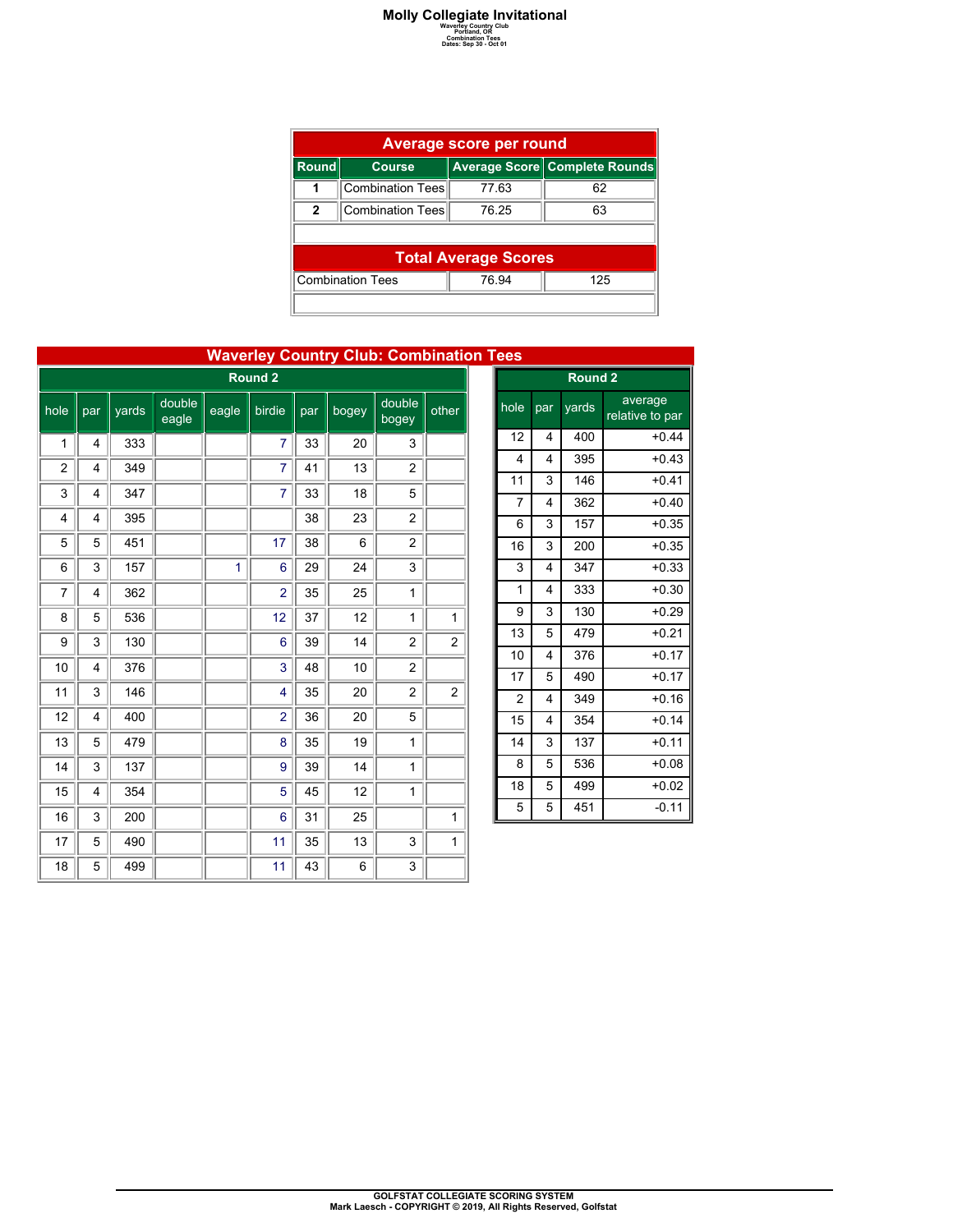### **Molly Collegiate Invitational**<br> **Waverly Country Club**<br> **Combination Tees**<br>
Dates: Sep 30 - Oct 01<br>
Dates: Sep 30 - Oct 01

|                |                         | Round 1 |                            | Round <sub>2</sub> |     |       |                            |
|----------------|-------------------------|---------|----------------------------|--------------------|-----|-------|----------------------------|
| hole           | par                     | yards   | average<br>relative to par | hole               | par | yards | average<br>relative to par |
| 7              | 4                       | 362     | $+0.85$                    | 12                 | 4   | 400   | $+0.44$                    |
| 11             | 3                       | 146     | $+0.65$                    | $\overline{4}$     | 4   | 395   | $+0.43$                    |
| 15             | 4                       | 354     | $+0.61$                    | 11                 | 3   | 146   | $+0.41$                    |
| 16             | 3                       | 200     | $+0.56$                    | $\overline{7}$     | 4   | 362   | $+0.40$                    |
| 12             | 4                       | 400     | $+0.48$                    | 6                  | 3   | 157   | $+0.35$                    |
| 14             | 3                       | 137     | $+0.44$                    | 16                 | 3   | 200   | $+0.35$                    |
| 1              | 4                       | 333     | $+0.44$                    | 3                  | 4   | 347   | $+0.33$                    |
| 8              | 5                       | 536     | $+0.39$                    | 1                  | 4   | 333   | $+0.30$                    |
| 17             | 5                       | 490     | $+0.37$                    | 9                  | 3   | 130   | $+0.29$                    |
| 10             | 4                       | 376     | $+0.32$                    | 13                 | 5   | 479   | $+0.21$                    |
| $\overline{4}$ | $\overline{\mathbf{4}}$ | 395     | $+0.31$                    | 10                 | 4   | 376   | $+0.17$                    |
| 6              | 3                       | 157     | $+0.23$                    | 17                 | 5   | 490   | $+0.17$                    |
| 3              | $\overline{\mathbf{4}}$ | 347     | $+0.19$                    | $\overline{2}$     | 4   | 349   | $+0.16$                    |
| 13             | 5                       | 479     | $+0.13$                    | 15                 | 4   | 354   | $+0.14$                    |
| $\overline{2}$ | 4                       | 349     | $+0.11$                    | 14                 | 3   | 137   | $+0.11$                    |
| 9              | 3                       | 130     | $+0.03$                    | 8                  | 5   | 536   | $+0.08$                    |
| 18             | 5                       | 499     | $-0.03$                    | 18                 | 5   | 499   | $+0.02$                    |
| 5              | 5                       | 451     | $-0.45$                    | 5                  | 5   | 451   | $-0.11$                    |